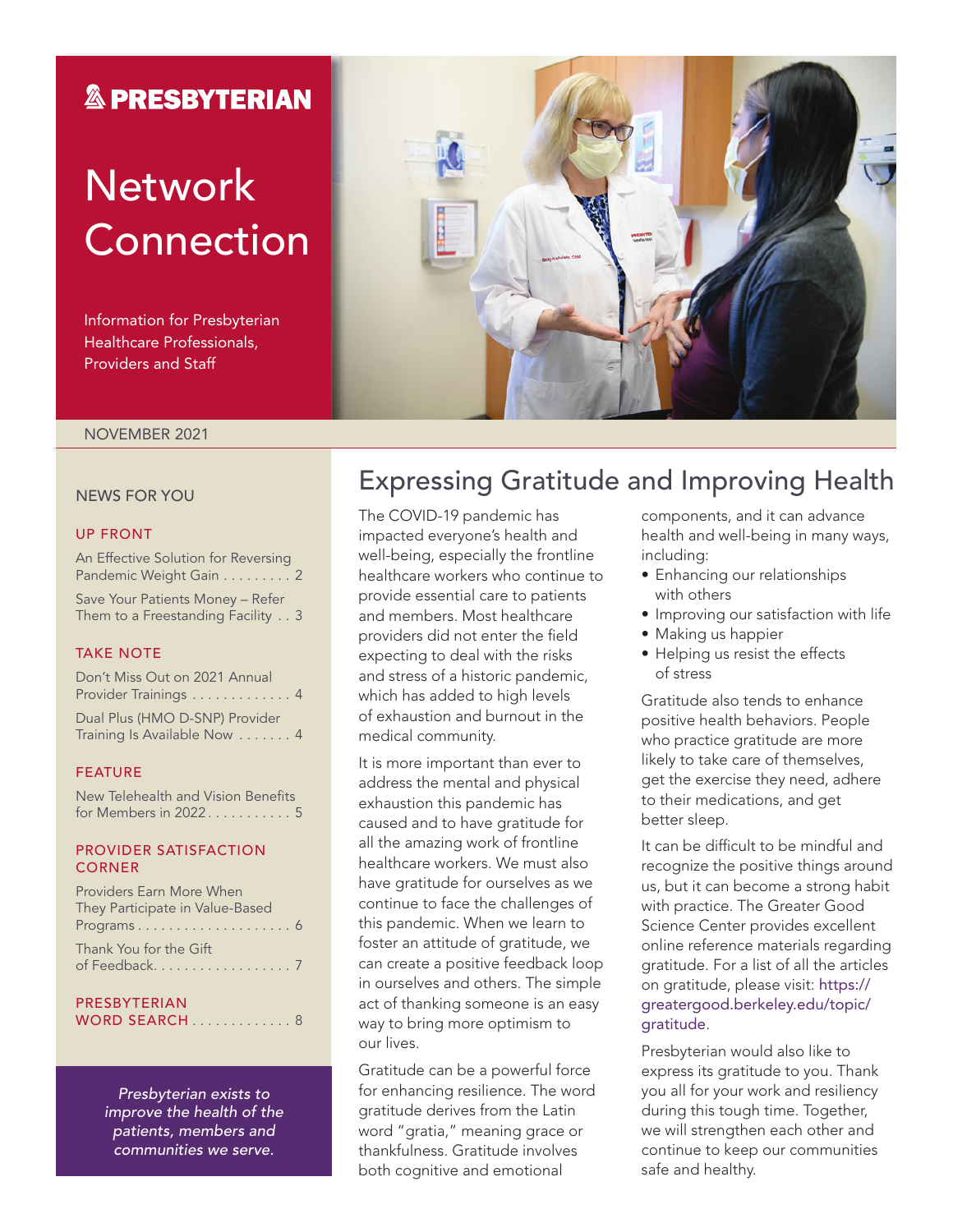# An Effective Solution for Reversing Pandemic Weight Gain

One of the many ways the pandemic has affected health is weight gain. A recent survey found that 42% of Americans reported undesired weight gain, averaging 29 pounds. For many people, that's a significant amount and can have health consequences.

Fortunately, Presbyterian Centennial Care members have access to the Path for Wellness Diabetes Prevention Program, which focuses on helping participants lose 5% to 7% of their body weight and is offered at no additional cost to eligible members.

### Diabetes Prevention Program Details

The Path for Wellness Diabetes Prevention Program participants receive support from home, by phone or online, from a Centers for Disease Control and Preventiontrained lifestyle coach and from peers in the program.

The 12-month program focuses losing weight in a healthy way and maintaining a healthy lifestyle for the long term. It covers topics such as physical activity, healthy food swaps, and stress management techniques.



### Program Eligibility Criteria

Patients with Presbyterian Centennial Care insurance are eligible if they:

- Are at least 18 years old
- Are overweight (body mass index ≥25; ≥23 if Asian)
- Have no previous diagnosis of Type 1 or Type 2 diabetes OR have a blood test result in the prediabetes range within the past year:
	- Hemoglobin A1C: 5.7% to 6.4% or
	- Fasting plasma glucose: 100 to 125mg/dL or
	- Two-hour plasma glucose (after a 75gm glucose load): 140 to 199mg/dL; or
- Have been previously diagnosed with gestational diabetes

The program is NOT for patients with a confirmed diagnosis of Type 1 or Type 2 diabetes.

### How to refer patients

- Complete the online referral form at [www.goodmeasures.com/](http://www.goodmeasures.com/physicians) [physicians](http://www.goodmeasures.com/physicians) or download the form from the Good Measures website and fax it to (617) 507-8576.
- Call the Good Measures referral line at 1-855-249-8587 or email [phpdpp@goodmeasures.com](mailto:phpdpp@goodmeasures.com).

Patients also have the option to sign up directly at [www.phs.org/](http://www.phs.org/PreventionProgram) [PreventionProgram](http://www.phs.org/PreventionProgram).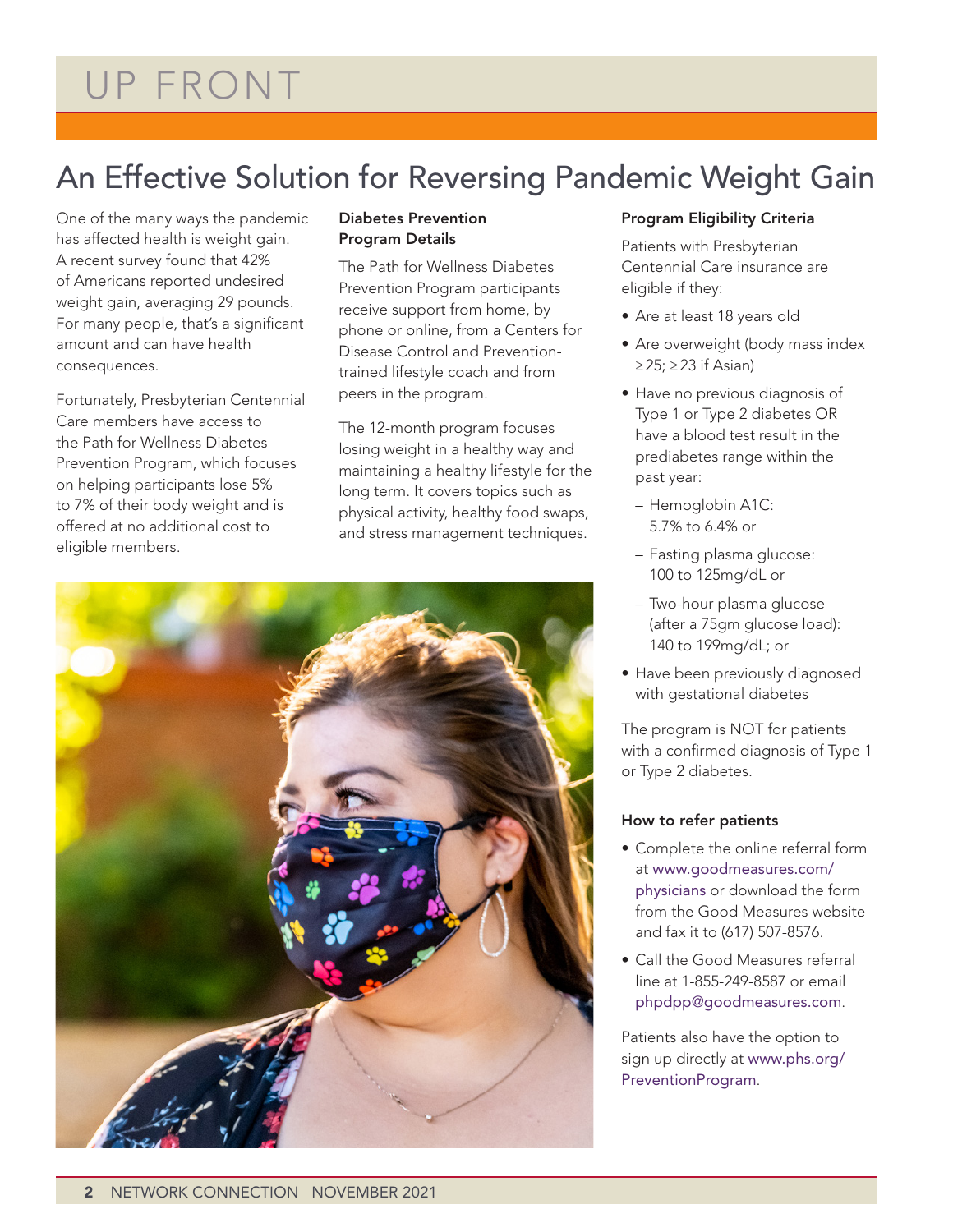# Save Your Patients Money – Refer Them to a Freestanding Facility

Finding the highest quality healthcare at the lowest price is a top priority for many people, and our research indicates patients and members can save more, without compromising any measure of quality, technology or superior service, when they receive services from lower-cost facilities.

When patients need to select a facility to have outpatient care such as lab tests, radiology services or ambulatory surgery, they are often faced with the

decision to choose between a hospital or a freestanding facility. A freestanding facility is a diagnostic imaging center, ambulatory surgery center (ASC) or an independent laboratory that performs services and submits claims as a freestanding entity and not as a hospital. Hospitals and their affiliated facilities are usually more expensive than freestanding outpatient centers. This is in part because hospitals can charge Medicare and most other commercial insurers a facility fee.

This facility fee is often paid out of pocket by your patient.

When patients ask for your advice about their options for the best care at a lower price, please encourage them to seek diagnostic radiology, laboratory or ASC services in a freestanding facility.

For more information regarding where to refer your patients, visit: [www.phs.org/providers/resources/](http://www.phs.org/providers/resources/reference-guides/Pages/site-of-service.aspx) [reference-guides/Pages/site-of](http://www.phs.org/providers/resources/reference-guides/Pages/site-of-service.aspx)[service.aspx.](http://www.phs.org/providers/resources/reference-guides/Pages/site-of-service.aspx)

#### Savings Opportunities **Service** Average claim costs in a hospital facility Savings opportunity by choosing a lower-cost location Potential claim savings by choosing a lower-cost location Orthopedic (joint) Procedures 1 55,357 40% \$2,143 Colon Screening \$1,417 65% \$921 Diagnostic Imaging \$1,320 50% \$660 Lab Work | \$261 | **65% | \$170**

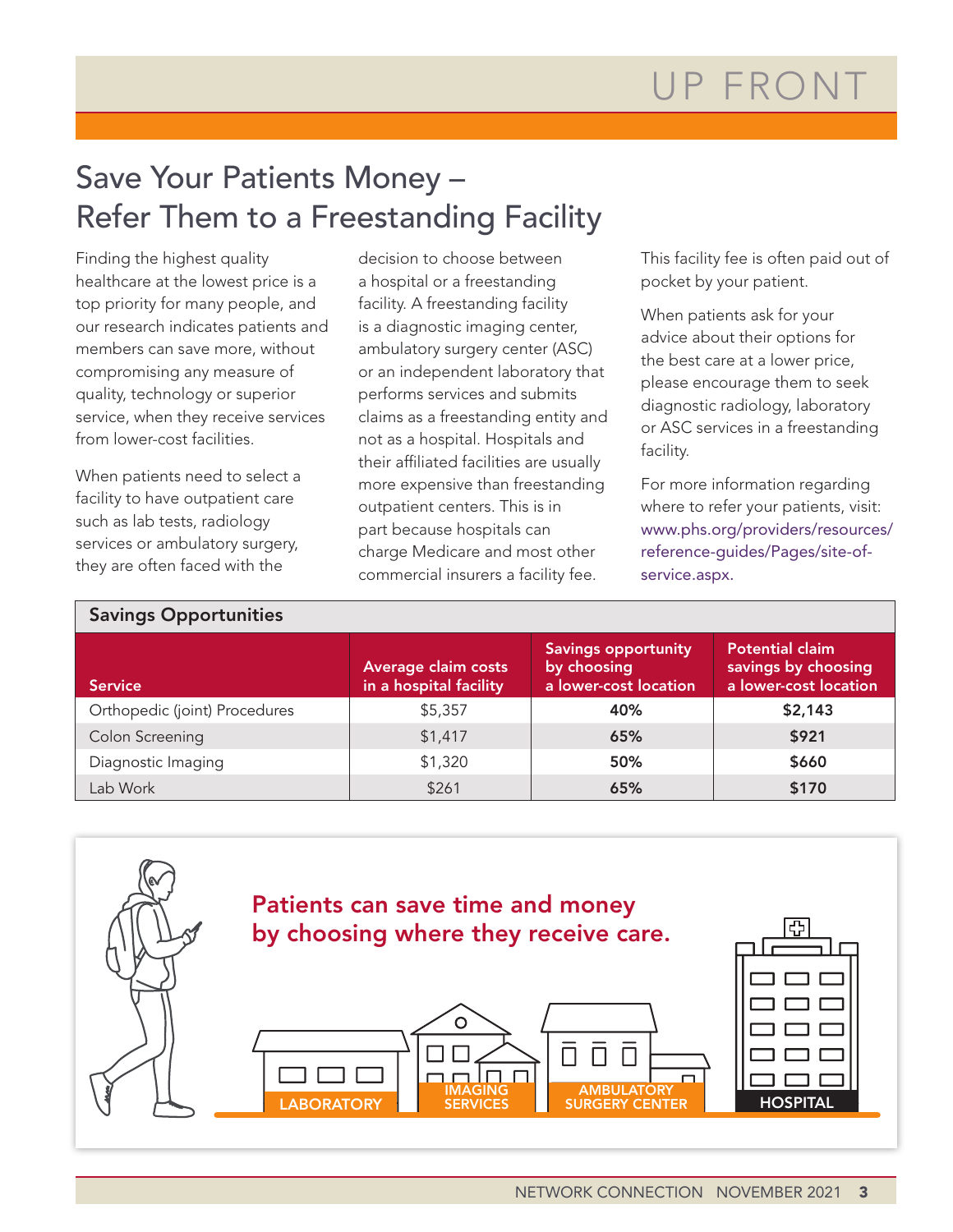# Don't Miss Out on 2021 Annual Provider Trainings

Providers and office staff still have time to attend a variety of trainings before the year ends. See the list of events below to find a training that meets your schedule and office needs.

| <b>Provider Education Conference &amp; Webinar Series</b><br>All contracted physical health, behavioral health and long-term care providers and staff are invited. Providers are<br>only required to attend one of these trainings each year. |                                                                                      |                                   |  |  |  |  |  |  |  |
|-----------------------------------------------------------------------------------------------------------------------------------------------------------------------------------------------------------------------------------------------|--------------------------------------------------------------------------------------|-----------------------------------|--|--|--|--|--|--|--|
| <b>Training Dates</b>                                                                                                                                                                                                                         | Training format and/or location<br><b>Training Times</b><br><b>Registration Link</b> |                                   |  |  |  |  |  |  |  |
| Wednesday, Dec. 15                                                                                                                                                                                                                            | 9 - 11 a.m.                                                                          | Webinar                           |  |  |  |  |  |  |  |
| Thursday, Dec. 16                                                                                                                                                                                                                             | $12 - 2 p.m.$                                                                        | phs.swoogo.com/2021PEC<br>Webinar |  |  |  |  |  |  |  |
|                                                                                                                                                                                                                                               |                                                                                      |                                   |  |  |  |  |  |  |  |

| <b>Presbyterian Dual Plus Training</b><br>All contracted providers who render services to Presbyterian Dual Plus members are required to complete this training.<br>Office staff cannot complete the training on behalf of the provider. |                                     |                                                      |  |  |  |  |  |
|------------------------------------------------------------------------------------------------------------------------------------------------------------------------------------------------------------------------------------------|-------------------------------------|------------------------------------------------------|--|--|--|--|--|
| Training format and/or location<br><b>Registration Link</b><br><b>Training Dates and Times</b>                                                                                                                                           |                                     |                                                      |  |  |  |  |  |
| Available 24 hours a day, seven days<br>a week throughout the year.                                                                                                                                                                      | Online, self-quided training module | www.phscampus.com/eLearning/<br>DSNP_2021/index.html |  |  |  |  |  |

| Indian Health Services and Tribal Conversations<br>All contracted physical health, behavioral health and long-term care providers and staff are invited. |                                                                              |  |  |  |  |  |  |  |  |
|----------------------------------------------------------------------------------------------------------------------------------------------------------|------------------------------------------------------------------------------|--|--|--|--|--|--|--|--|
| <b>Training Dates</b>                                                                                                                                    | Training Times   Training format and/or location<br><b>Registration Link</b> |  |  |  |  |  |  |  |  |
| Thursday, Dec. 16                                                                                                                                        | $2 - 3:30$ p.m.<br>phs.swoogo.com/IHS2021<br>Webinar                         |  |  |  |  |  |  |  |  |

### Behavioral Health Critical Incident Reporting

All behavioral health providers are required to participate in annual Critical Incident Reporting training as part of the provider contract. This training is also mandated by the Human Services Department. Registration is not required for this training.

| <b>Training Dates</b> | <b>Training Times</b> | Training format and/or location | <b>Training Access Link</b>                     |
|-----------------------|-----------------------|---------------------------------|-------------------------------------------------|
| Wednesday, Nov. 10    | $1 - 2:30$ p.m.       | Webinar                         | https://magellanhealth.zoom.<br>us/j/2475010370 |

Provider Network Operations (PNO) can also provide specialized training for your office. To request a training, contact your Provider Network Operations (PNO) relationship executive. Contact information can be found at [www.phs.org/ContactGuide](http://www.phs.org/ContactGuide).

# Dual Plus (HMO D-SNP) Provider Training Is Available Now

The 2022 Dual Plus Provider Training is now available to providers. Any provider who provides care to Presbyterian Dual Plus members is required to complete Presbyterian Dual Plus (HMO D-SNP) training on an annual basis. Please note that office staff cannot complete the training on behalf of a provider.

The self-guided, online training module is available at [phppn.org](http://phppn.org). It takes about 30 minutes to complete and requires providers to attest to completing the training module.

For questions about Presbyterian Dual Plus training, contact your Provider Network Operations relationship executive. Contact information can be found at [www.phs.org/ContactGuide](http://www.phs.org/ContactGuide).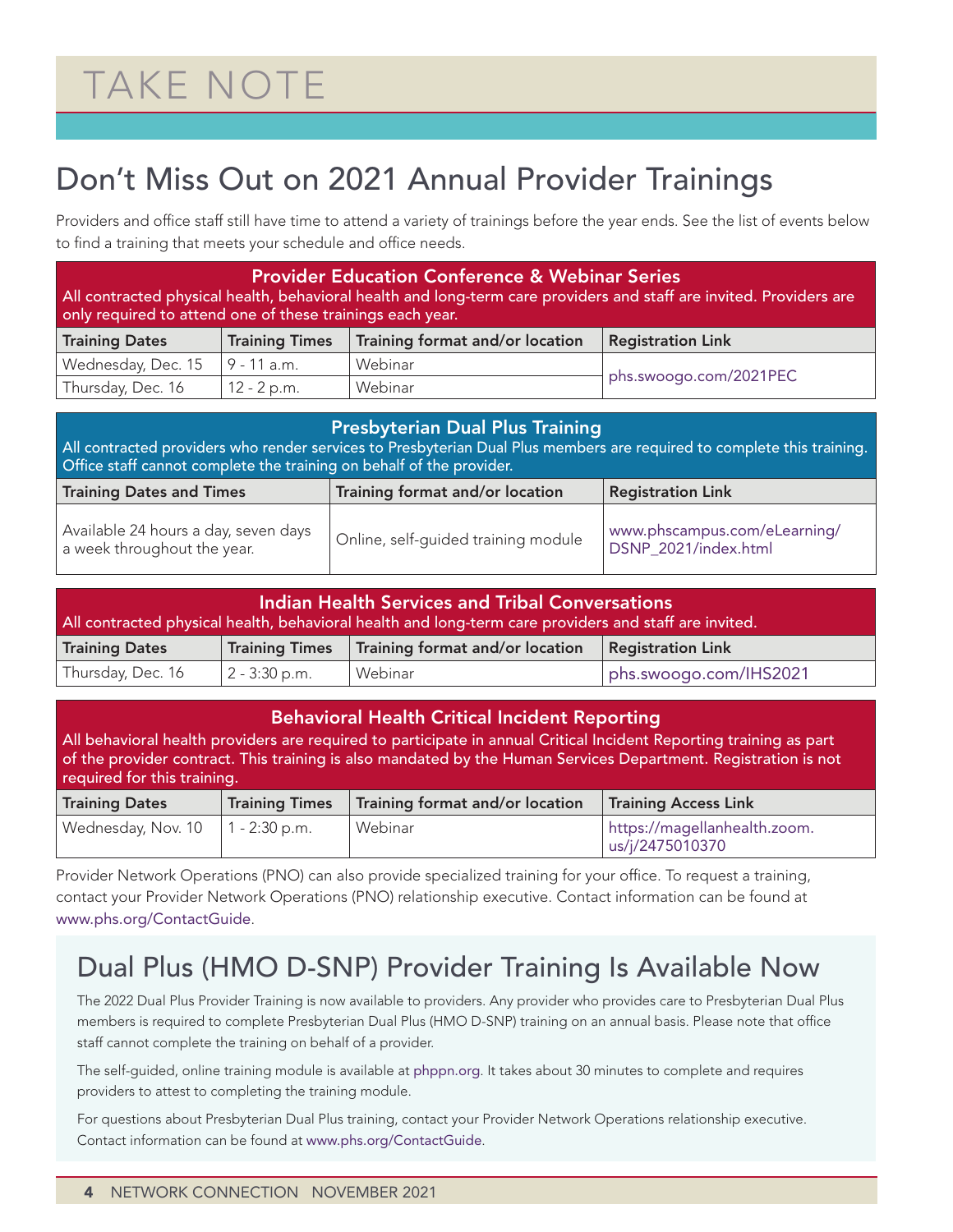# FEATURE

# New Telehealth and Vision Benefits for Members in 2022

Presbyterian is pleased to announce new telehealth and vision benefits for members in 2022. These new benefits will help ensure members have access to the care and services they need to live their healthiest lives.

### \$0 Telehealth Benefit for Most Members

Telehealth is an important resource for members who do not have direct access to care. To ensure members continue to have access to the care they need when they need it, Presbyterian has reduced the cost of its telehealth benefit to \$0 for most members.

The table below outlines who will have the \$0 telehealth benefit and the services that are available with it.

| <b>Service</b>                                                                                                                                                                                                           | <b>Medicaid</b>   | <b>Medicare</b><br><b>HMO/PPO/POS</b> | Presbyterian<br><b>Dual Plus</b><br>(HMO D-SNP) | <b>Commercial</b><br>(ASO, fully insured<br>and level funded) |
|--------------------------------------------------------------------------------------------------------------------------------------------------------------------------------------------------------------------------|-------------------|---------------------------------------|-------------------------------------------------|---------------------------------------------------------------|
| Video or telephone appointments<br>with in-network providers<br>• Primary care<br>• Specialty care, including<br>interprofessional consultants<br>• Urgent care<br>• Therapy<br>• Behavioral health<br>outpatient visits | Member pays<br>0% | *Member pays<br>$0\%$                 | **Member pays<br>$0 - 20%$                      | ***Member pays<br>0%                                          |
| Video Visits using MeMD's<br>network of providers                                                                                                                                                                        | Member pays 0%    | Member pays 0%                        | Member pays 0%                                  | Member pays 0%                                                |
| Online visits                                                                                                                                                                                                            | Member pays 0%    | Member pays 0%                        | Member pays 0%                                  | Member pays 0%                                                |

\*MediCare PPO members pay \$0 when receiving care from in-network providers only. If they receive care from out-of-network providers, standard out-of-network copayments/coinsurance will apply.

\*\*The 0 - 20% cost associated with Dual Plus members usually results in \$0 cost-share to the member as a result of coordination of benefits with Medicaid.

\*\*\*Some members with ASO insurance plans are excluded from this benefit.

For members who have a high deductible health plan, deductibles and coinsurance will apply until their out-of-pocket maximum is met.

To verify a member's benefits, please log in to the myPRES Provider Portal or contact the Presbyterian Customer Service Center (PCSC) using the phone number listed on the back of the member's insurance card.

### \$250 Vision Benefit for Medicare HMO Members

This new vision benefit is available to Medicare HMO members only and does not apply to employer-sponsored plans. Effective Jan. 1, 2022, Presbyterian will cover up to \$250 in vision hardware for Medicare HMO members. Vision hardware includes frames, lenses and contacts. If your office is currently contracted to provide optometry services, you may now bill for vision hardware. Medicaid and Presbyterian Dual Plus members will continue to use Versant Health for their vision services.

To verify a member's benefit plan, please log in to the myPRES Provider Portal. For questions about member benefits, please contact PCSC using the phone number listed on the back of the member's insurance card.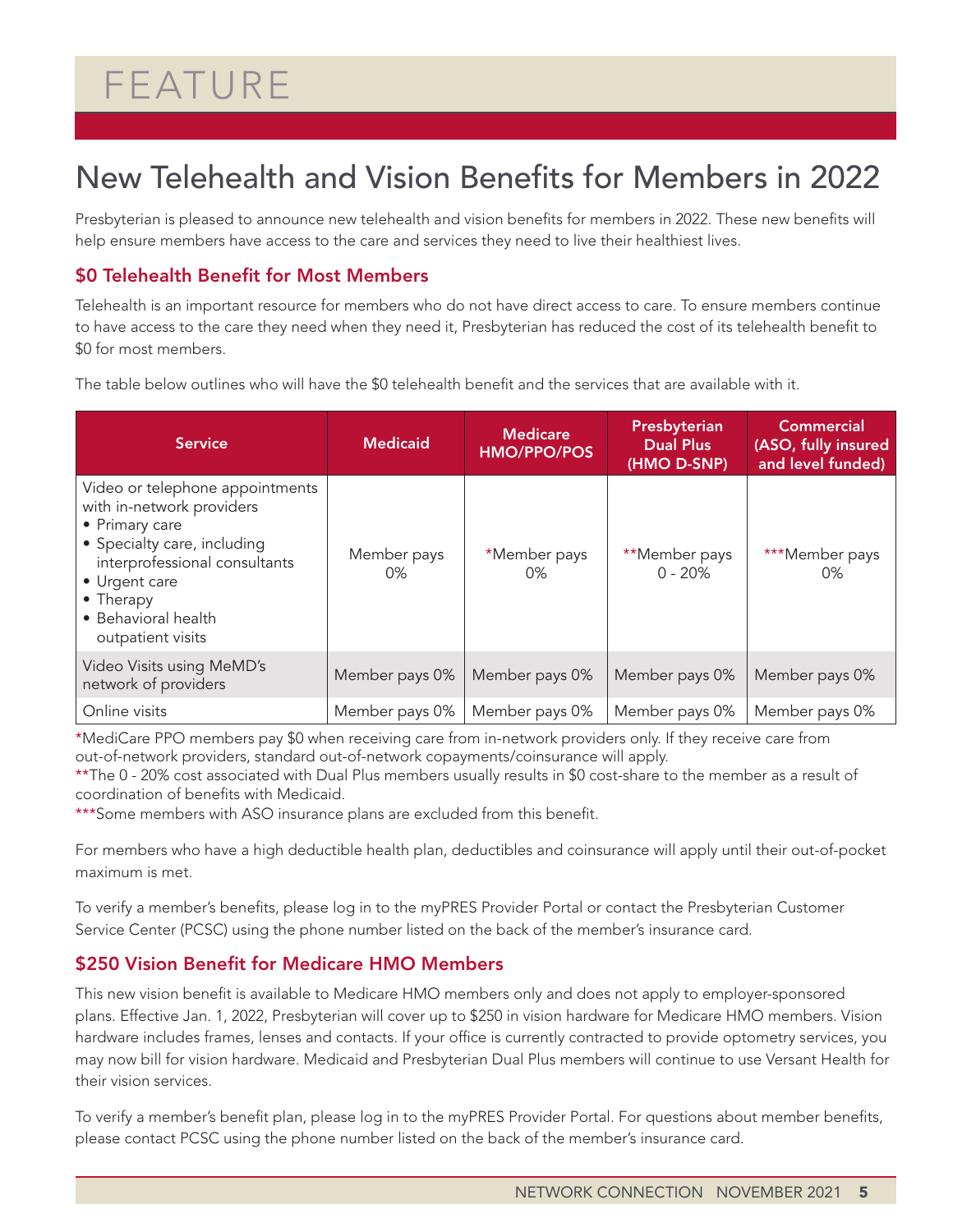# Providers Earn More When They Participate in Value-Based Programs

Presbyterian offers contracted providers several innovative value-based programs (VBPs) that give providers the opportunity to earn additional payments and incentives. Providers who participate in VBPs earn incentives when they meet certain quality performance target measures. Often, providers are already meeting or close to meeting these quality performance target measures. This makes it easy to earn incentive payments.

# Presbyterian's Four Primary Care VBPs

Providers can participate in four primary care VBPs to earn incentives: Classic, Distinction, Foundations, and Women's. Providers participate in the program that best matches their patient population.

In addition to participating in one of the four core primary care VBPs, providers may also be able to participate in the following supplemental primary care VBPs: Platinum and Wellness.



This program is available to general / family practitioners who provide primary care.



This program is available to general / family practitioners who provide primary care and consistently exceed the Classic program's performance measurement targets.



**Classic Distinction Foundations Women's** 

This program is available to pediatricians and those who provide primary care to children.



This program is available to OB / GYNs and other practitioners who provide comprehensive healthcare to women.



This is a supplemental program available to primary care providers who also deliver care to Presbyterian Dual Plus members.



# \*Platinum \*Wellness

This is a supplemental program available to primary care providers who also provide behavioral health services.

# Long-term Services and Supports (LTSS) VBP

Presbyterian has a program tailored specifically to our personal care service (PCS) and long-term services and supports (LTSS) providers. Provider who participate in this VBP receive incentive payments when their patients with Presbyterian insurance successfully complete a 90-day period without any readmission events.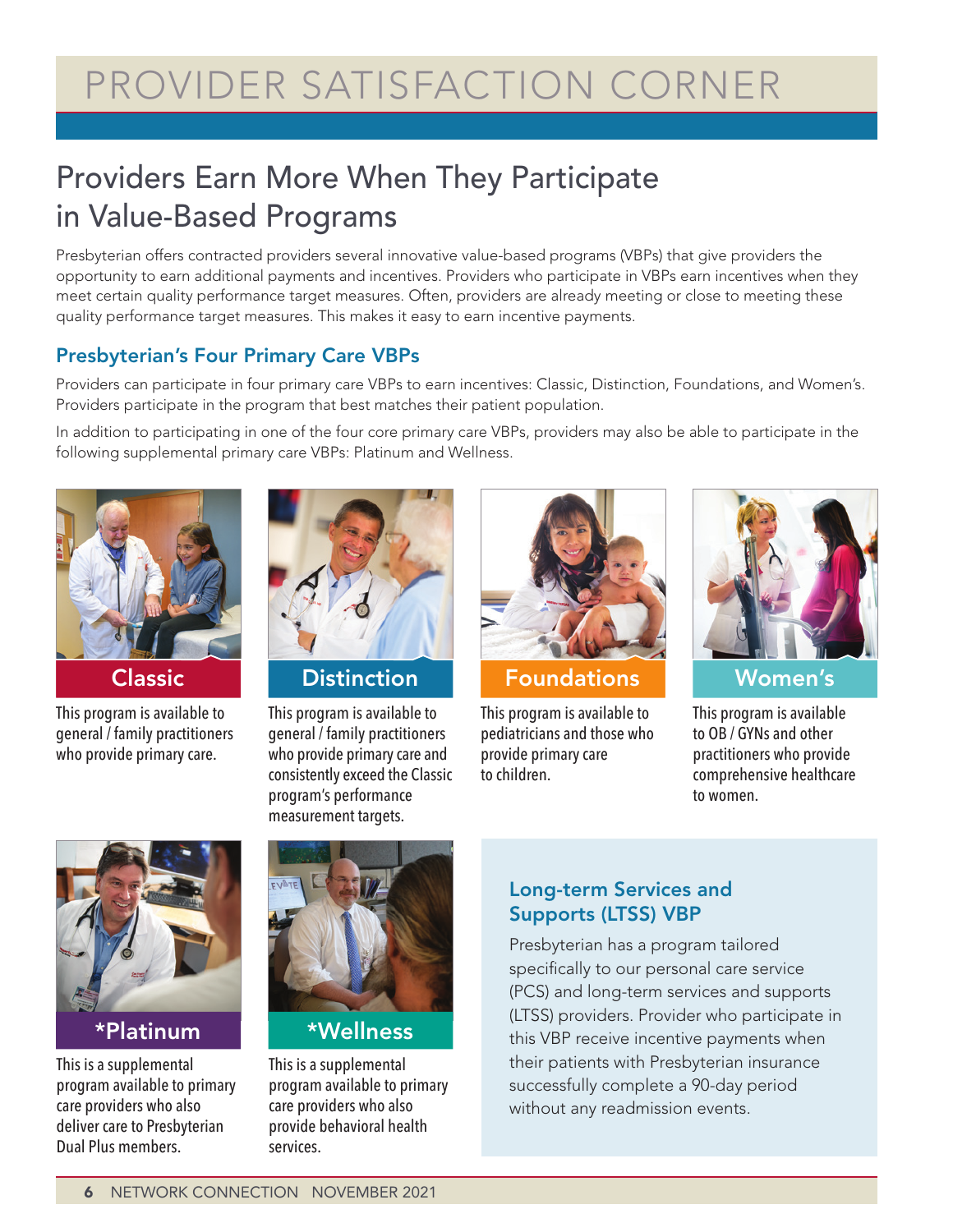# PROVIDER SATISFACTION CORNER

# Presbyterian's Two Patient-Centered Medical Homes VBPs

Presbyterian also offers two Patient-Centered Medical Homes (PCMH) VBPs – Small Group PCMH and Regular PCMH – to primary care providers (PCPs) and Presbyterian Dual Plus providers.

Participation in these programs is based on the number of Presbyterian Commercial HMO, Presbyterian Centennial Care and Presbyterian Medicare Advantage plan members the provider serves. When PCPs choose to participate in these VBPs, they decide which quality performance measure they want to meet, either general/family practice measures or pediatric practice measures.

### Small Group PCMH

- Providers receive a \$1.50 payment PMPM
- Groups with less than 2,000 Presbyterian members
- Commercial HMO, Centennial Care 2.0 and Medicare HMO plans



### Regular PCMH

- Providers receive a \$2 payment PMPM
- Groups with more than 2,000 Presbyterian members
- Commercial HMO, Centennial Care 2.0 and Medicare HMO plans



## How to Participate

For more information about Presbyterian's VBPs, performance quality target measures, incentives, or enrollment, contact Presbyterian's Performance Improvement department at (505) 923-5017 or [performanceimp@phs.org](mailto:performanceimp@phs.org).

# Thank You for the Gift of Feedback

Presbyterian is close to completing its 2021 Provider Satisfaction Survey. This survey was designed to give providers the opportunity to voice their feedback on how Presbyterian as a health plan is doing in delivering excellent service levels. During July and August, a vendor called SPH Analytics may have contacted your office to complete this survey. Many of the questions were related to customer service, pharmacy services, clinical operations, provider services, claims and other functional areas of our organization.

If you participated in our satisfaction survey, thank you for your feedback. Your survey responses and commentary are currently being collated, reviewed and discussed by Presbyterian's Executive Leadership team and every health plan department to develop action plans based on the areas of opportunity you

and other providers have identified. Rest assured that Presbyterian staff are committed to improving your experience and ensuring positive interactions with our plan.

We rely very heavily on your opinions to modify and improve our health plan process to support you in caring for our members. If you are pleased with our dedicated service to you and your practice, please let us know. We thrive on positive feedback and are committed to partnering with you to provide quality care and service to our members, your patients.

Thank you again for your participation in our annual Provider Satisfaction Survey. We look forward to sharing the results of the 2021 survey with you and informing you of our progress in upcoming newsletters.